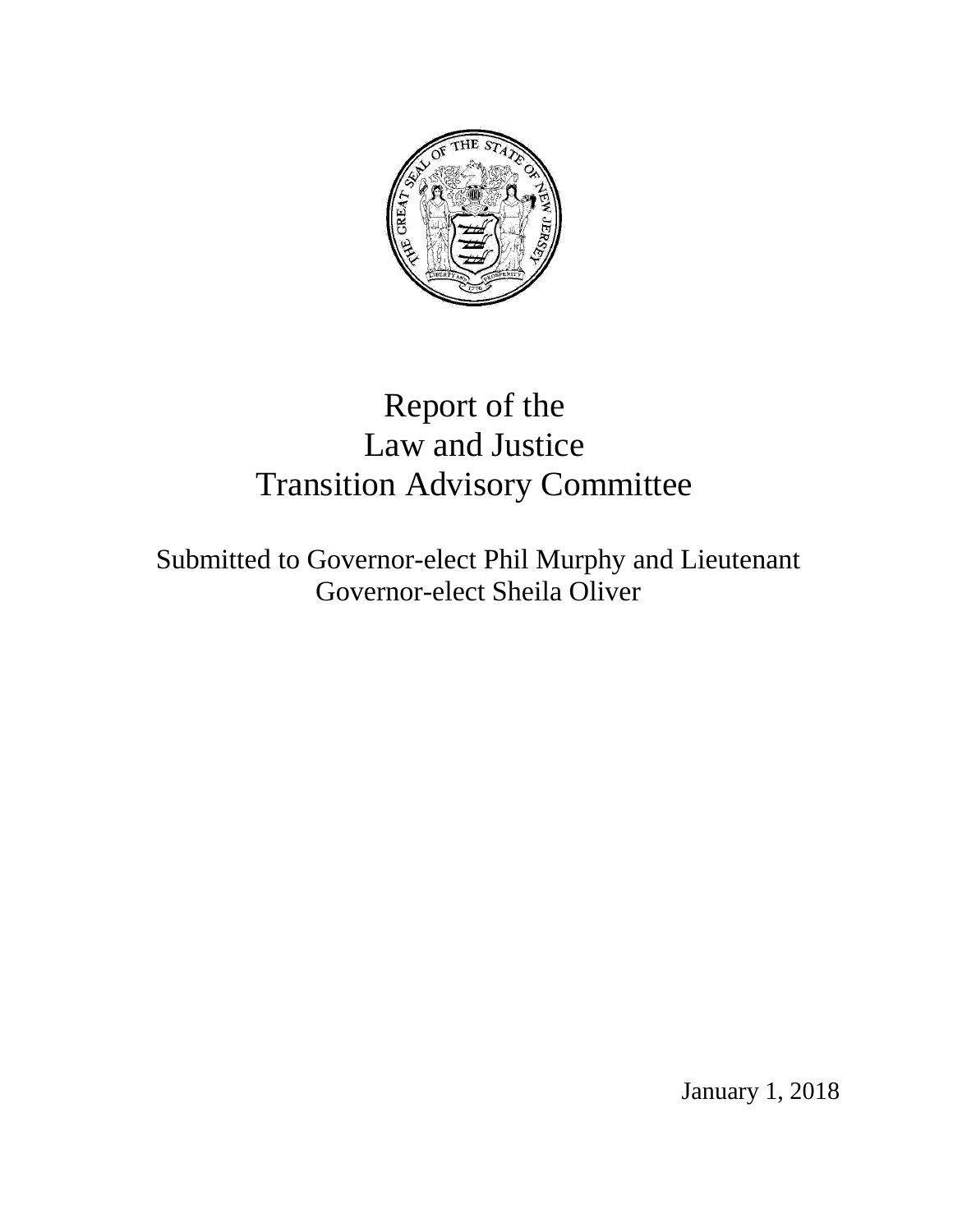## **EXECUTIVE SUMMARY**

The Law and Justice Policy Group recommends that the Governor-elect consider the following recommendations to accomplish the following eight key priorities:

- **I. Priority: Protect public safety while enhancing fairness in the criminal justice system**
	- i. Appoint members to the Criminal Sentencing and Disposition Commission (CSDC) and direct them to comprehensively review criminal sentencing and related issues
	- ii. Establish a commission to study and make recommendations regarding how to legalize, tax, and regulate marijuana usage for adults
	- iii. Foster improved relationships between police and the communities they serve
	- iv. Create an inter-agency Reentry Council to reduce recidivism and give a meaningful second chance to those who are released from prison
	- v. Expand the use of drug courts to address the opioid epidemic
	- vi. Improve reporting of and response to hate crimes
	- vii. Further transform the juvenile justice system

## **II. Priority: Protect New Jersey immigrants**

- i. Make state driver's licenses available to residents who meet age, residency and public safety requirements, regardless of their immigration status
- ii. Consider revising AG Directive 2007-3 to enhance public safety and issue an executive order to protect the privacy of immigrants
- iii. Create an Office of Immigrant Protection to provide free legal representation to indigent immigrants detained and facing deportation

## **III. Priority: Expand access to democracy in New Jersey**

- i. Endorse legislation to implement Automatic Voter Registration (AVR) at Motor Vehicle Commission (MVC) offices
- ii. Endorse legislation to restore voting rights to people on probation, parole, or other community supervision
- iii. Endorse legislation to create online voter registration (OVR)

## **IV. Priority: Restore the relationship of respect between the Governor and an independent judiciary**

- i. Consider renominating for tenure judges and justices appointed by predecessor governors as long as they are objectively deemed qualified
- ii. Assess reaffirming the judicial compact procedures for the relationship between the Governor and the New Jersey State Bar Association (commonly known as the "Hughes Compact")
- iii. Solicit judicial candidates whose background and experience reflect the diversity of the communities that they will serve

## **V. Priority: Endorse legislation to prevent gun violence**

- i. Endorse legislation to ban the possession of bump stocks
- ii. Endorse legislation to create gun violence restraining orders

## **VI. Priority: Protect the rights of women**

- i. Promote equal pay for women
- ii. Promote policies to address sexual harassment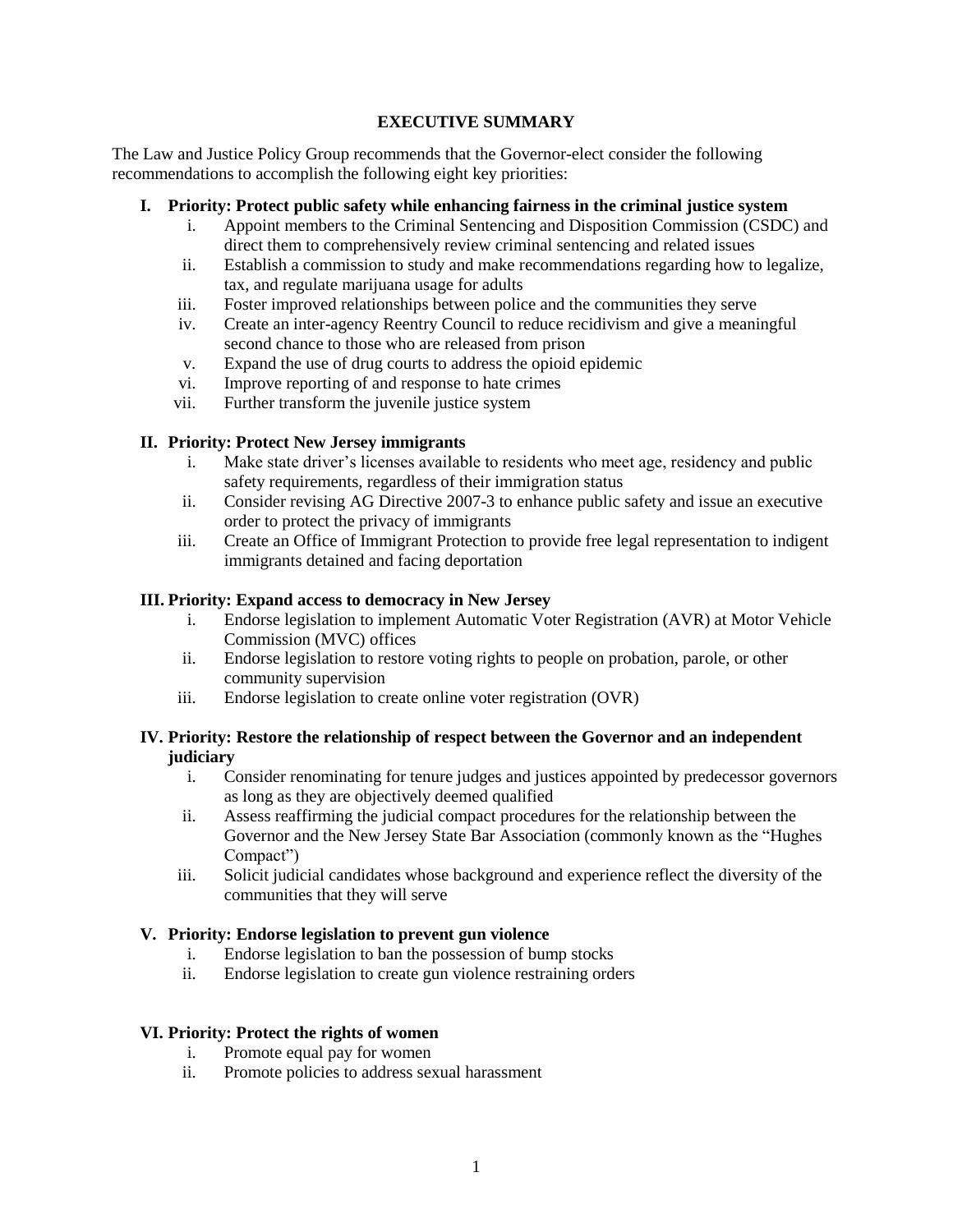# **VII. Priority: Protect the rights of LGBTQ New Jerseyans**

- i. Endorse legislation to permit transgender individuals to amend their birth certificates without undergoing sex reassignment surgery
- ii. Seek to participate as an amicus in lawsuits against the transgender military ban and other actions that seek to harm the LGBTQ community

# **VIII. Priority: Participate in litigation to protect New Jersey's residents from harmful national policies.**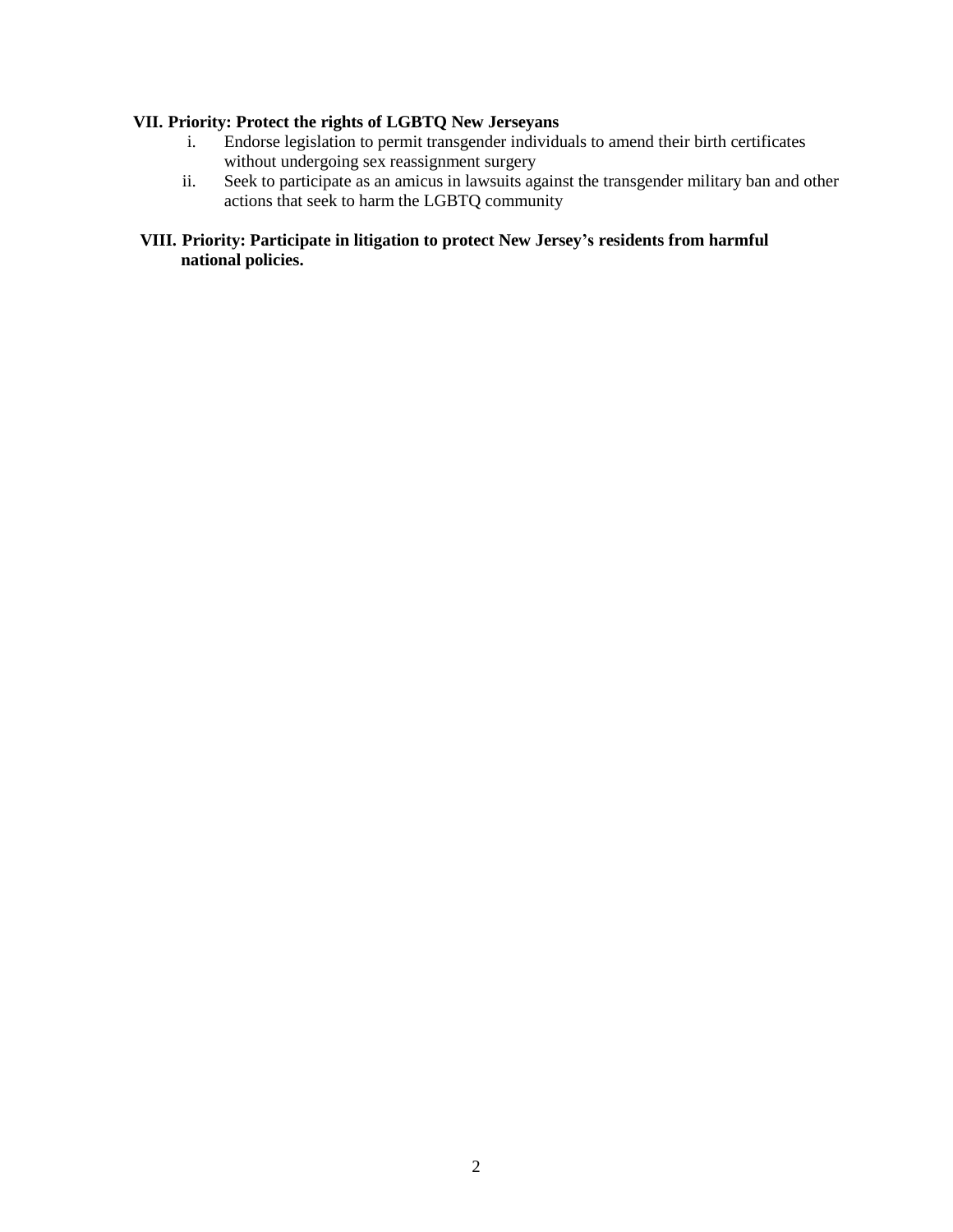## **REPORT**

## **I. PRIORITY: PROTECT PUBLIC SAFETY WHILE ENHANCING FAIRNESS IN THE CRIMINAL JUSTICE SYSTEM**

New Jersey leads the nation in prison population reduction. Between 1999 and 2017, New Jersey lowered its rate of incarceration by more than one-third through the administration of parole, sentencing flexibility, drug courts for low-level drug offenders (between 2013 and 2017, there was a 38.2% reduction in the number of prisoners incarcerated on drug charges), and, most recently, bail reform. Yet the number of people incarcerated in New Jersey is still four times higher than the prison population in 1978. The New Jersey Department of Corrections spent more than \$1.07 billion in 2015, up from \$241.4 million in 1985. The state has the most significant racial disparity in incarceration the country. Black adults are more than 12 times as likely to be incarcerated as white adults, and Black children are 30.6 times more likely to be incarcerated than white children. The Governor-elect has vowed to legalize, regulate and tax marijuana, which will help decrease mass incarceration and racial disparities in incarceration. This is just one of many changes that must be made in order to ensure that our criminal justice system is fair and effective for all New Jerseyans.

## **i. Recommendation: Appoint members to the Criminal Sentencing and Disposition Commission (CSDC) and direct them to comprehensively review criminal sentencing and related issues**

In 2004, the legislature created the Commission to Review Criminal Sentencing, which operated until 2009, when it was replaced by statute by the CSDC. *See* N.J.S.A. 2C:48A-1. The purpose of the CSDC was to thoroughly review criminal sentencing and the issue of racial disparities in criminal justice. The commission's primary goal was to create "a rational, just and proportionate sentencing scheme that achieves to the greatest extent possible public safety, offender accountability, crime reduction and prevention, and offender rehabilitation while promoting the efficient use of the State's resources."

No members have ever been appointed, and the CSDC has never met. The Governor-elect should staff the CSDC and direct its members to review and make recommendations on:

- The continued viability of mandatory minimum sentences. 74% of New Jersey's 20,489 prisoners are currently serving mandatory minimum sentences;
- Base sentences for which early release is prohibited;
- The classification of crimes as first, second, third or fourth degree, including those that trigger collateral consequences (i.e., deportation); and
- Probation and parole.

Cost: The CSDC has no cost. Any resulting decrease in the rate of incarceration would reduce the State's expenditures accordingly.

## **ii. Recommendation: Establish a commission to study and make recommendations regarding how to legalize, tax, and regulate marijuana usage for adults**

According to the New Jersey Attorney General's office, there were 24,689 marijuana possession arrests in 2014. Despite similar usage rates, Blacks are almost three times more likely than whites to be arrested for marijuana possession. Such arrests have contributed to the problem of mass incarceration.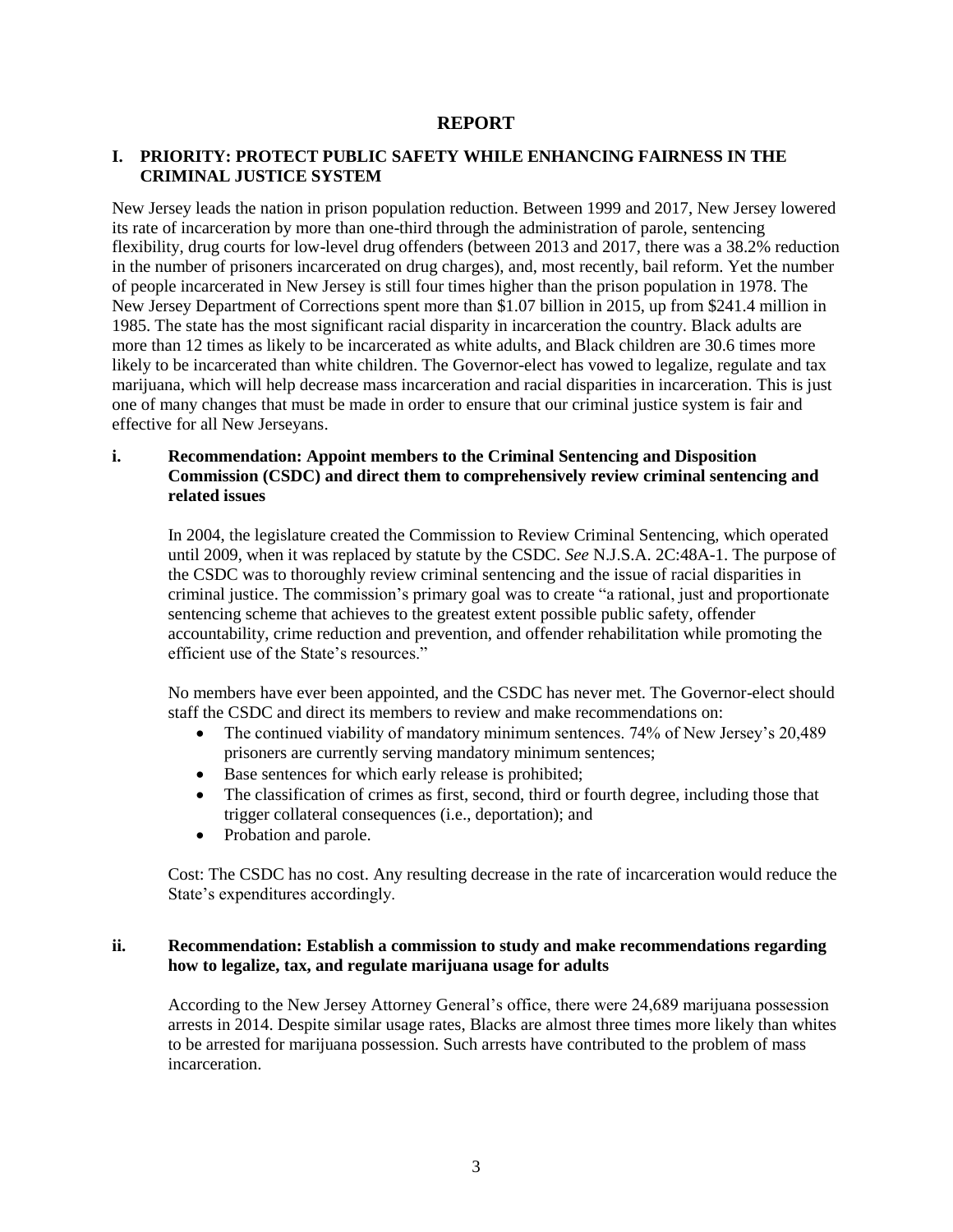Voters in eight States and Washington, D.C. have approved measures to legalize marijuana for individuals over 21. The Governor-elect has pledged to do the same. Recognizing that there are a variety of issues that must be thoughtfully addressed, we recommend that the Governor-elect establish a commission to study and make recommendations regarding how best to legalize, tax and regulate marijuana. Government representatives should include the Attorney General and the Commissioners of Agriculture, Community Affairs, Corrections, Health, Human Services, and Treasury. The commission should consider and make recommendations regarding marijuana production, testing, distribution and sales (including labeling, marketing, advertising, and packaging), home cultivation, taxation, and expungement of criminal records.

Cost: The commission would be cost neutral.

## **iii. Recommendation: Foster improved relationships between police and the communities they serve**

Public safety requires strong relationships of mutual trust between police and the communities they serve. Policing is effective only when community members work with the police to address the problems of crime in their neighborhoods. Police must see themselves as a part of the community they serve, and local government officials and members of the community must recognize their own responsibility to collaborate with police to address crime and its underlying causes.

Across New Jersey, many law enforcement departments and communities have successfully fostered those relationships. The Department of Law and Public Safety has recently instituted a community policing award program to encourage community policing efforts and share best practices. But much more remains to be done, particularly because the U.S. Department of Justice under Attorney General Sessions is walking away from its responsibility in this area. Accordingly, the new state Attorney General should create an Office of Community Policing or assign a senior member of his staff to:

- Evaluate ways to promote the diversity of law enforcement so that the staffs of police agencies reflect the composition of the communities they protect;
- Assess existing training rules and requirements (including Attorney General Directive 2016-5) and make recommendations to improve and enhance training statewide, including on implicit bias, cultural awareness, mental health, and individuals with autism and disabilities;
- Review existing policies on matters such as body cameras and use of force;
- Examine how actions of police officers are reviewed and evaluate whether there should be statewide consistency regarding fairness and transparency;
- Work with local police departments and other government agencies to recognize that some behavioral problems, such as disorderly conduct and loitering, can better be handled through social services rather than through the criminal justice system;
- Encourage all police departments to embrace the principles of community policing, and serve as a resource for those departments to share best practices.

Cost: The cost of the review will be minimal, but there will be costs associated with any new programs or training that are created and funded by the State.

#### **iv. Recommendation: Create an inter-agency Reentry Council to reduce recidivism and give a meaningful second chance to those who are released from prison**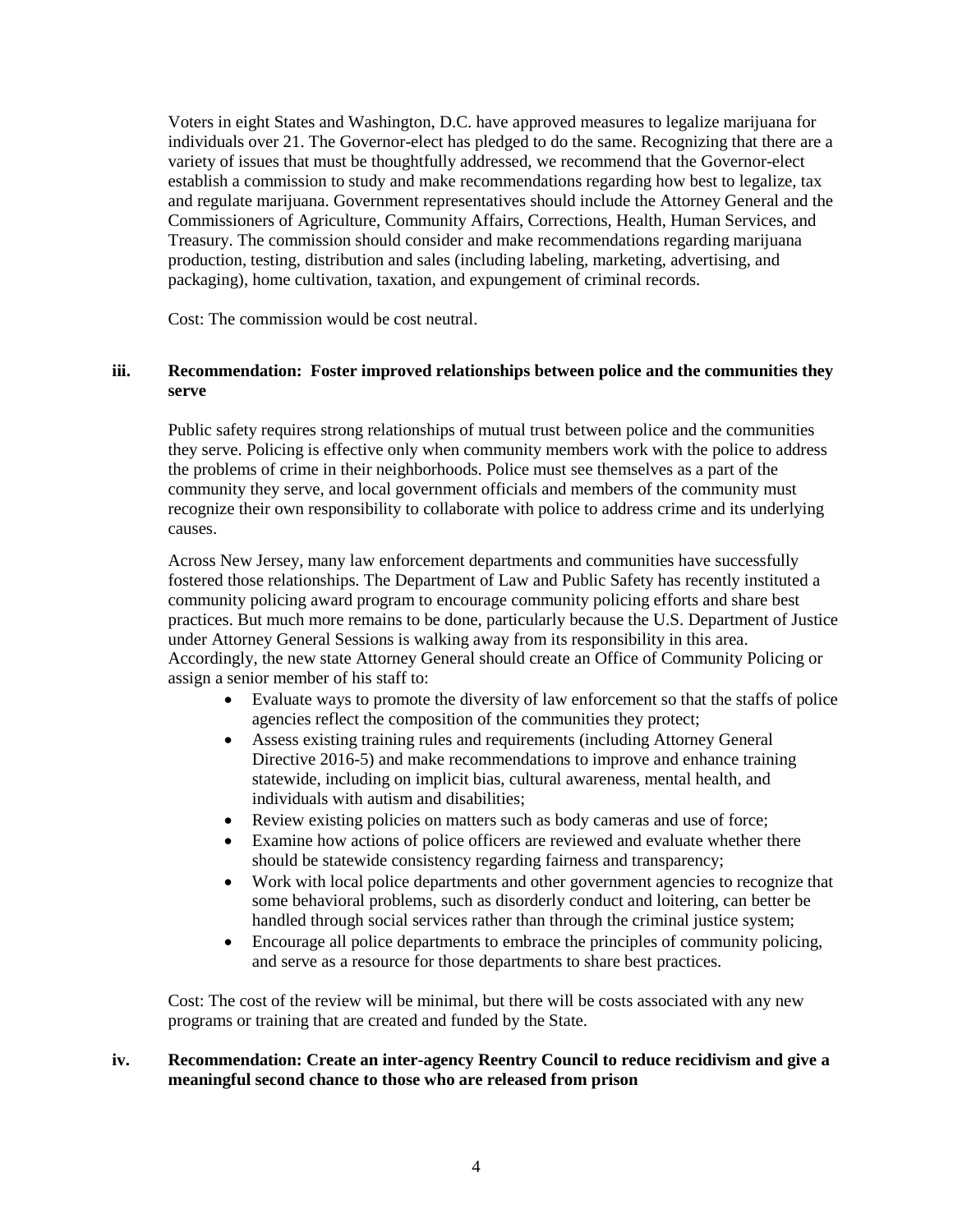Each year, more than 10,000 people are released from New Jersey's prisons. Nearly 70 percent of those released are rearrested, many within a year, and roughly 40 percent go back to prison. This pattern has terrible consequences for people released from prison and their families. It also has serious implications for public safety and is extremely expensive. The recidivism rate can be reduced dramatically if the challenges formerly incarcerated people face upon reentry into society are addressed. These challenges, which include education and vocational training, employment, transitional housing, healthcare, drug and addiction treatment, and professional and motor vehicle licensing, should be addressed both during and after incarceration.

Currently, many such services are provided during incarceration by the Department of Corrections, and afterwards by various state, county, and local agencies, as well as by nongovernmental organizations. The prior Administration made a variety of efforts to improve the reentry process, most recently signing legislation to make it significantly easier for those who have been rehabilitated to expunge their criminal records.

But there is much work to be done. The Governor-elect should therefore, by Executive Order, create a statewide Reentry Council to include, among others, the Attorney General and Commissioners of Corrections, Health, Community Affairs, Children and Families, Human Services, and Labor and Workforce Development. As a report by the National Governor's Association made clear, "Given the cross cutting nature of prisoner reentry, some form of interagency partnership, possibly even a formal governance structure, is necessary to develop and implement improvement strategies." President Obama recognized the same imperative at the federal level when he created a structure of twenty federal agencies.

The Reentry Council should be empowered to take immediate action to remove barriers to successful reentry and ensure that inmates have every opportunity for successful reintegration. Areas for consideration include the provision of services and the collateral consequences of conviction, including driver's license suspensions, employment restrictions, bars to certain professional licenses, and access to government assistance, including housing.

Cost: There would be no cost to the Reentry Council, but there could be costs associated with any new programs created or funded by the State.

#### **v. Recommendation: Continue fighting the opioid epidemic**

The opioid epidemic continues to plague New Jersey. In 2016 alone, there were 1,901 deaths linked to opioid overdoses in New Jersey. Law enforcement has made efforts in New Jersey at the federal and state level through aggressive prosecutions and significant civil enforcement actions. But this problem cannot be solved by law enforcement alone, as recognized by the State's interagency Opioid Working Group, and multi-agency Task Force on Drug Abuse Control. We recommend that the Government-Elect fully implement the recommendations of those groups.

In addition, the Governor-Elect and the Attorney General should work with the judiciary to expand the use of drug courts for non-violent offenders. Drug courts are a highly specialized team process within the existing Superior Court structure that addresses nonviolent drug-related cases, building a close collaborative relationship among criminal justice and drug treatment professionals.

Cost: As an alternative to incarceration, drug courts save the State money. They also may lead to additional recoveries of criminal fines and fees.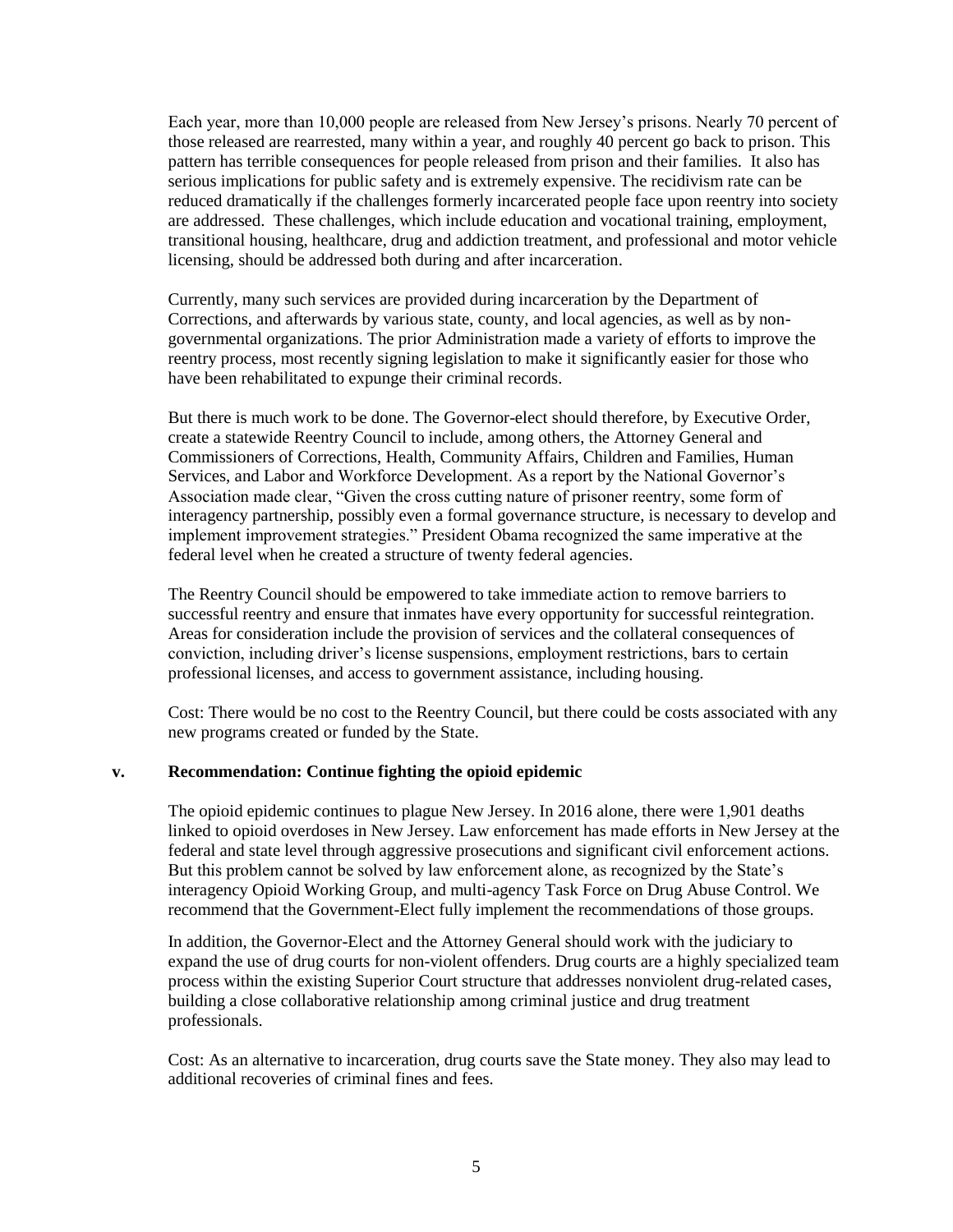#### **vi. Recommendation: Improve reporting of and response to hate crimes**

FBI statistics show a dramatic spike in hate crimes in the last quarter of 2016 compared to the same period during the prior year. In particular, crimes directed against Muslims and members of the LGBTQ community have increased sharply, with a 43% jump in anti-trans crimes. Aside from the harm to the victim, a hate crime often makes the victim's community feel vulnerable, fearful, isolated, and unprotected.

While New Jersey has enacted strong laws providing for civil and criminal penalties in response to bias-motivated violence, as well as data collection requirements, the State can do more. There is a standard form for police agencies to report hate crimes to the FBI. But far too many police departments in New Jersey either do not report hate crimes data at all or have incorrectly reported that no hate crimes have occurred in their jurisdictions. Accordingly, the Attorney General should direct each County Prosecutor to require all police departments in their respective counties to fully report all hate crimes data. The Attorney General should also evaluate whether there are obstacles to reporting and whether improved training is required.

Cost: Increased training for police, if required, would incur minimal expense.

## **vii. Recommendation: Further transform the juvenile justice system.**

New Jersey has the worst Black/white youth incarceration disparity in the nation. In New Jersey, a Black child is over 30 times more likely to be detained or committed to a youth facility than a white child, even though Black and white children commit most offenses at similar rates. New Jersey's youth incarceration system is also extremely expensive: over \$250,000 is spent each year to incarcerate each child in New Jersey's three secure youth facilities. And of the 450 children released from youth facilities in 2013, almost one-third were recommitted within three years.

Recently, New Jersey has become a model for statewide implementation of the Juvenile Detention Alternatives Initiative, which resulted in drastic reductions in populations at juvenile correctional facilities throughout the State. The State has advanced a plan to close the New Jersey Training School, the State's largest youth prison for boys, and Hayes, the State's secure facility for girls, and replace them with three smaller rehabilitation centers that are close to the communities from which the incarcerated young people come. There now needs to be a detailed plan for what those three centers will look like and how they will operate based on national best practices.

The Governor-elect should therefore appoint a commission to make recommendations on how to close the existing prisons and the structure and operations of the replacement facilities. The commission should meet for six months to create an action plan for transforming New Jersey's youth justice system through child-centered, rehabilitative, and treatment-focused facilities, effective community-based programming, successful alternatives to incarceration, and other rehabilitative measures.

Cost: The commission would have no cost. Replacing New Jersey's secure facilities with three smaller rehabilitative facilities would save an estimated \$20 million annually.

# **II. PRIORITY: PROTECT NEW JERSEY IMMIGRANTS**

Under the Trump Administration, Immigration and Customs Enforcement (ICE) arrests during 2017 increased by 43%. In the first week of December alone, ICE arrested 101 immigrants in New Jersey. In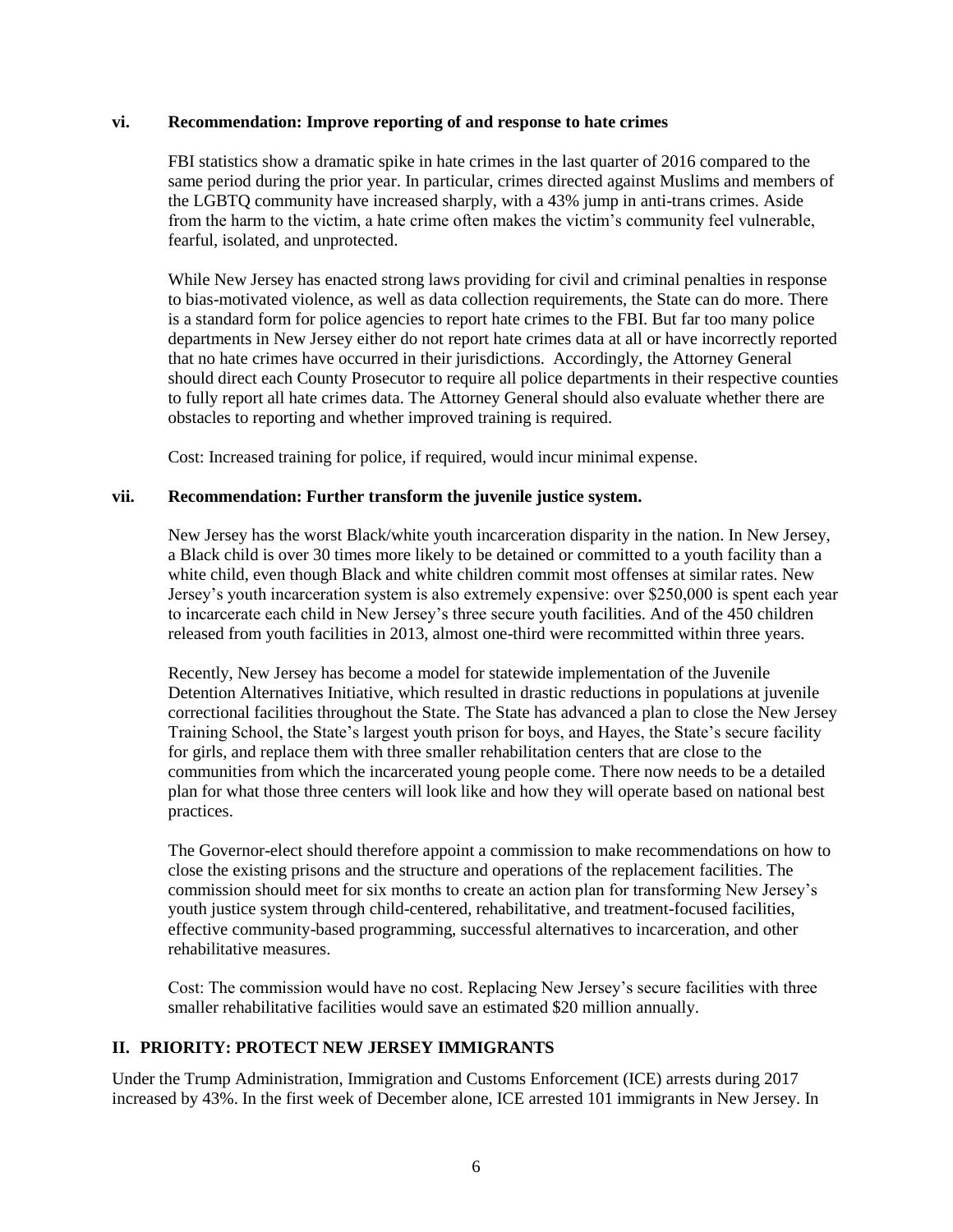New Jersey, the third most immigrant-populous State, immigrants have been subject to increased detention and deportation and fear attending school and court due to expanded ICE presence. Earlier this year, in a letter to the federal Department of Homeland Security, New Jersey Supreme Court Chief Justice Stuart Rabner urged ICE to stop arresting people making routine appearances in state courts, and warned that the practice could undermine New Jersey's justice system.

The Trump Administration has launched other unprecedented attacks on immigrants and refugees, including: (1) issuing an executive order banning refugees and travelers from Iran, Libya, Yemen, Somalia, Chad, Syria, North Korea and Venezuela; (2) rescinding the Deferred Action for Childhood Arrivals (DACA) program; (3) issuing an executive order threatening to withhold all federal funding from safe and welcoming jurisdictions; (4) ending work permits for spouses of high-skilled visa holders; (5) scaling back the Temporary Protected Status (TPS) program; and (6) threatening cuts to family-based immigration (which the President calls "chain migration") and the diversity visa program.

States have been at the forefront of challenging many of the Administration's unconstitutional and illegal actions, and have obtained injunctions against the order threatening to withhold federal funds from safe and welcoming jurisdictions and the third iteration of the Travel Ban (although that injunction was lifted by the Supreme Court in December). States are also litigating to stop the rescission of DACA and to protect jurisdictions, including Middlesex County and Newark, that have been contacted by the Department of Justice about a possible loss of Byrne/JAG funds. The new Attorney General should consider participating in these lawsuits, either as a party or amicus, where possible.

As the Governor-elect takes office, New Jersey has a unique opportunity to protect its sizeable immigrant and refugee population and to fight back against federal attacks that undermine both our public safety and our Constitution. By taking the following steps, the Governor-elect can protect the rights of immigrants and refugees in New Jersey, strengthen our economy, and enhance public safety.

## **i. Recommendation: Make state driver's licenses available to residents who meet age, residency and public safety requirements, regardless of their immigration status**

The Governor-elect should endorse legislation to extend a state-purpose-only driver's license to immigrants and other populations that cannot meet federal REAL ID license requirements, and work with the Motor Vehicle Commission to create privacy policies to ensure compliance with the REAL ID Act while ensuring that driver's license holders' information is adequately protected.

Twelve States and the District of Columbia already allow immigrants without legal status to obtain state driver's licenses. About half a million people in New Jersey would benefit from this law. Allowing immigrants without legal status to obtain state driver's licenses will improve safety on state roads by ensuring that drivers are knowledgeable of traffic laws, have been tested for driving ability, and are registered and insured. (A Stanford University study also found that after California began providing driver's licenses to immigrants without authorized status, the rate of hit-and-run accidents decreased.) It also may lead to a decrease in insurance premiums as more drivers become insured.

Cost: There will be an initial budget outlay to set up the program, but the revenue generated from new license holders should offset the cost within several years.

## **ii. Recommendation: Consider revising AG Directive 2007-3 to enhance public safety and issue an executive order to protect the privacy of immigrants**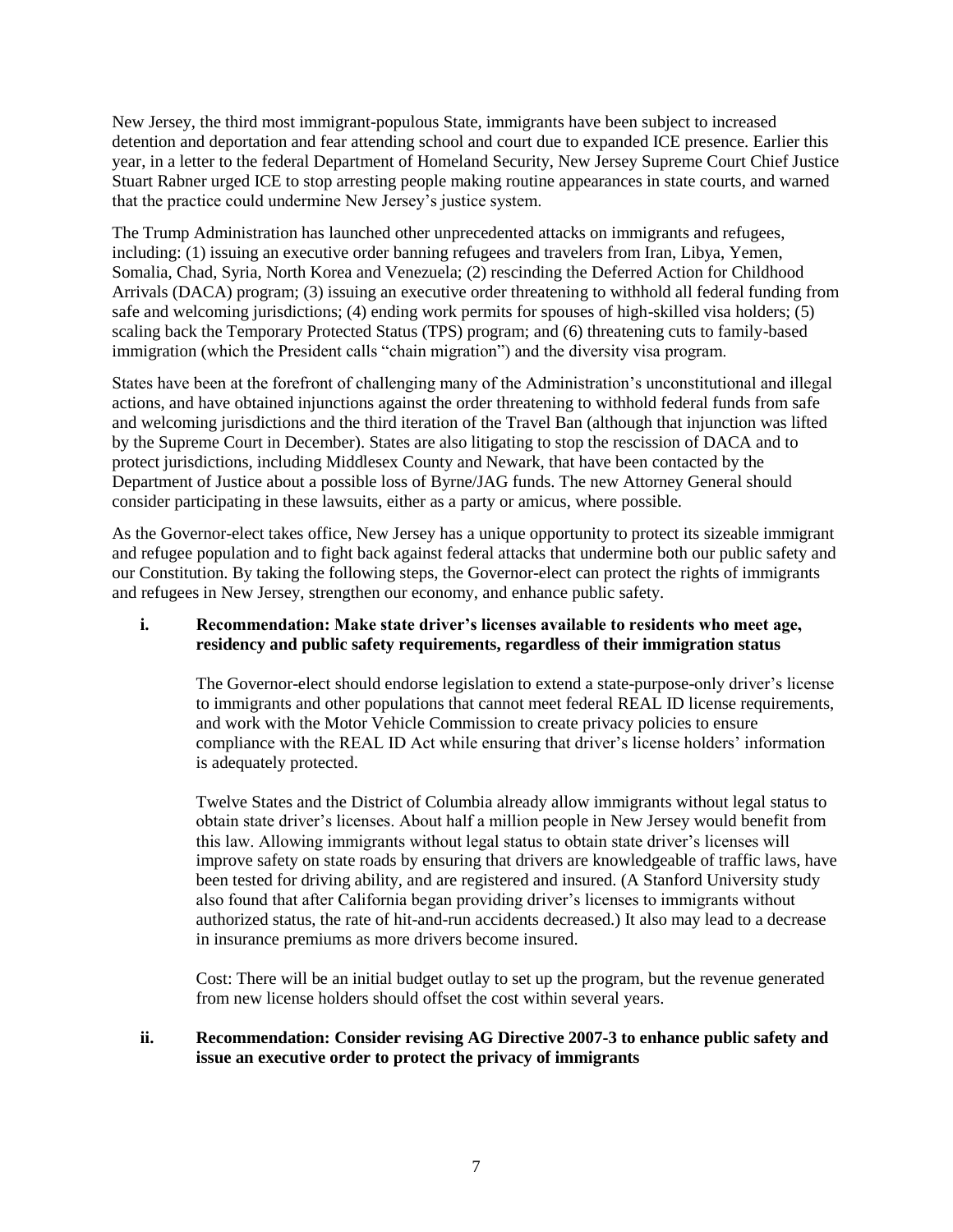The Major Cities Police Chiefs Association has made clear: entanglement of local law enforcement in federal immigration enforcement undermines immigrant communities' trust, discourages crime victims and witnesses from coming forward, and damages public safety.

Current Attorney General Directive 2007-3 requires police to inquire about the immigration status of anyone arrested and charged with an indictable offense or driving while intoxicated. The new Attorney General should consider revising this directive to enhance trust between law enforcement and immigrant communities. The directive should:

- Prohibit state and local law enforcement officials from detaining people in response to non-binding ICE detainer requests unless accompanied by a valid judicial warrant.
- Limit state and local law enforcement officials from engaging in immigration enforcement activities except where required by federal or state law or judicial order.

The Governor-elect should also issue an executive order to prohibit non-law-enforcement state agencies from collecting immigration status information, except where required by federal or state law or a valid judicial warrant.

Cost: This proposal should be cost neutral.

#### **iii. Recommendation: Create an Office of Immigrant Protection to provide free legal representation to indigent immigrants detained and facing deportation**

Deportation tears apart families, costs New Jersey taxpayers millions of dollars, and devastates our communities. In 2015, 7,260 individuals were detained in New Jersey for civil immigration violations. The majority did not have attorneys. Only 14% of those who were unrepresented were successful in their petitions. The New York Immigrant Family Unity Project ("NYIFUP"), a state-funded pilot to extend pro bono representation to detained immigrants in New York, began in 2014. A recent report estimates that 48% of NYIFUPrepresented cases will result in an outcome that avoids deportation, a 1,100% increase from before the program was implemented.

The Governor-elect proposed an Office of Immigrant Protection during the campaign to achieve this purpose. New Jersey should create this public defender system for indigent immigrants who are detained in New Jersey, facing deportation, and cannot afford an attorney.

Cost: The cost for such a program, which should be included in the Governor-elect's budget, would be \$14-19 million dollars. However, there will also be mitigating savings. For example, by reuniting 750 families in the past two years, the New York program added a projected \$2.7 million in annual tax revenue.

## **III. PRIORITY: EXPAND ACCESS TO DEMOCRACY IN NEW JERSEY**

Central to a functioning democracy is the principle that all of its members have a fair and equal voice in its governing, and the right to vote is a fundamental right that undergirds all of our other constitutional rights. We are also a better, stronger, more representative democracy when more people participate. New Jersey, however, ranked just 29th in turnout in the 2016 presidential election, the second-lowest turnout ever recorded in this State for a presidential year. As a State, we must advance voting rights reforms that will empower more people to participate in the political process.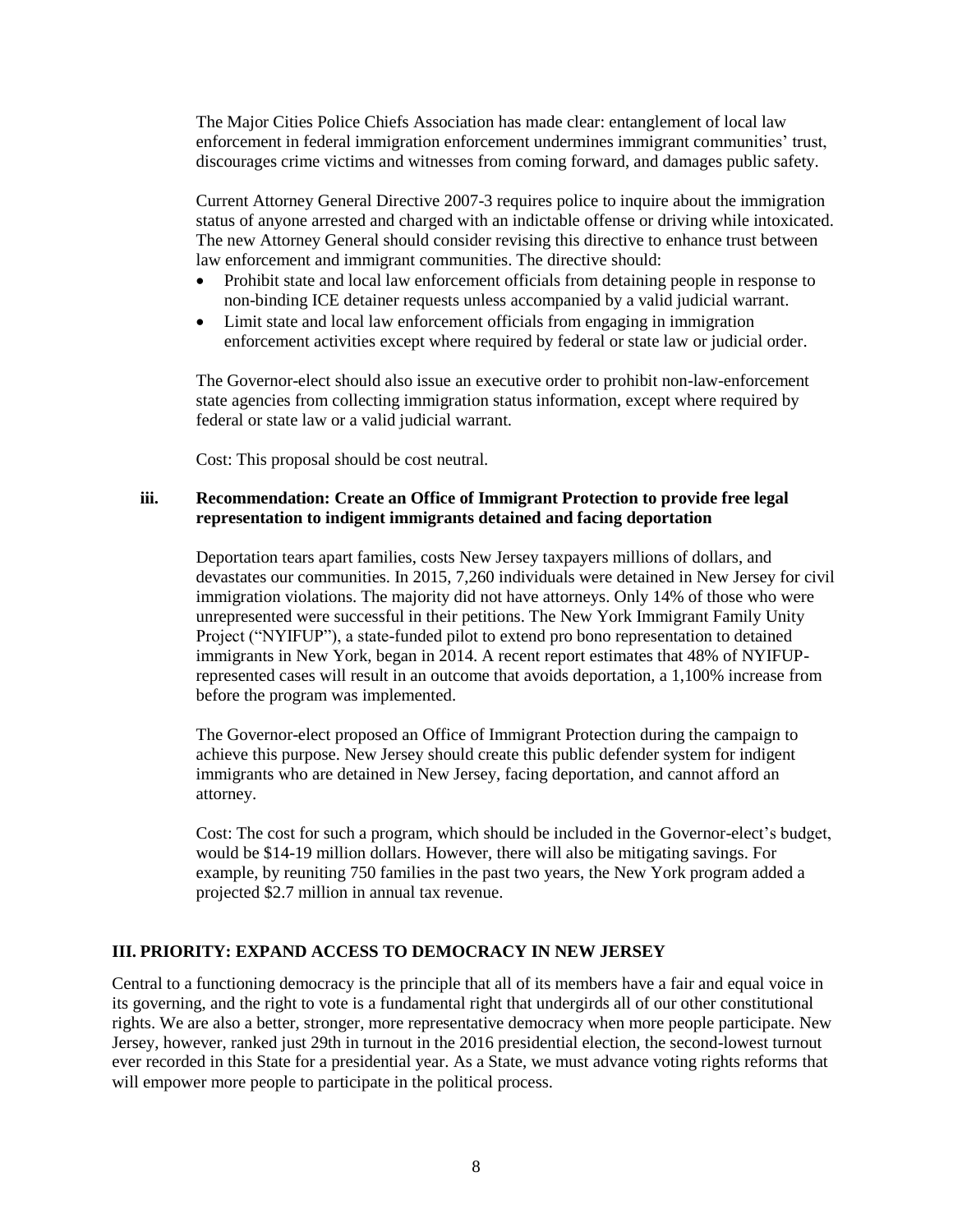#### **i. Recommendation: Endorse legislation to implement Automatic Voter Registration (AVR) at Motor Vehicle Commission (MVC) Offices**

New Jersey should join nine other States and the District of Columbia that have adopted "automatic voter registration," a reform that registers eligible people when they interact with government agencies like the MVC unless the person opts out.

AVR increases registration and voting, reduces errors and costs in the registration process, and helps maintain more accurate voter rolls. It was included in the Democracy Act of 2015, which Governor Christie vetoed, and was again passed as standalone legislation (A1944) in August 2016, when it was again vetoed.

To ensure that all eligible New Jersey residents can benefit from AVR, the Governor-elect should also examine the possibility of establishing AVR at government agencies beyond the MVC, such as agencies that provide public assistance.

Cost: The fiscal note to the 2015 Democracy Act noted that AVR in Oregon was estimated to cost \$753,445 during 2015-2017 and \$42,616 during 2017-2019. However, Oregon was also estimated to save \$110,707 during 2015-2017 and \$147,610 during 2017-2019, resulting in an overall net savings.

## **ii. Recommendation: Endorse legislation to restore voting rights to people on probation, parole, or other community supervision**

New Jersey currently denies the right to vote to more than 94,000 people because of a criminal conviction. Of those, three-quarters are living in the community while on parole or probation. About half of those denied the right to vote are Black, and more than 5% of the Black voting age population is barred from voting under this law—a result of New Jersey's extreme racial disparity in incarceration rates.

Research shows that voting helps to facilitate rehabilitation and reduce recidivism. One study, for example, showed that people with criminal convictions who voted were only half as likely to be rearrested in the three years after they voted as compared to those who did not vote. Restoring the right to vote also helps to promote broader community engagement and civic participation.

Cost: There will be no cost to the State.

## **iii. Recommendation: Endorse legislation to create online voter registration (OVR)**

Across the country, online registration is a popular and common method of registering voters that allows citizen to securely register from any computer that is connected to the internet. Removing the need for voters to print and mail forms reduces errors on the rolls, improves efficiency, eliminates unnecessary paperwork, and increases registration rates.

More than half the States already have online registration, and the time has come for New Jersey to join them, as the Governor-elect acknowledged during the campaign.

Online registration was included in the Democracy Act of 2015, which Governor Christie vetoed.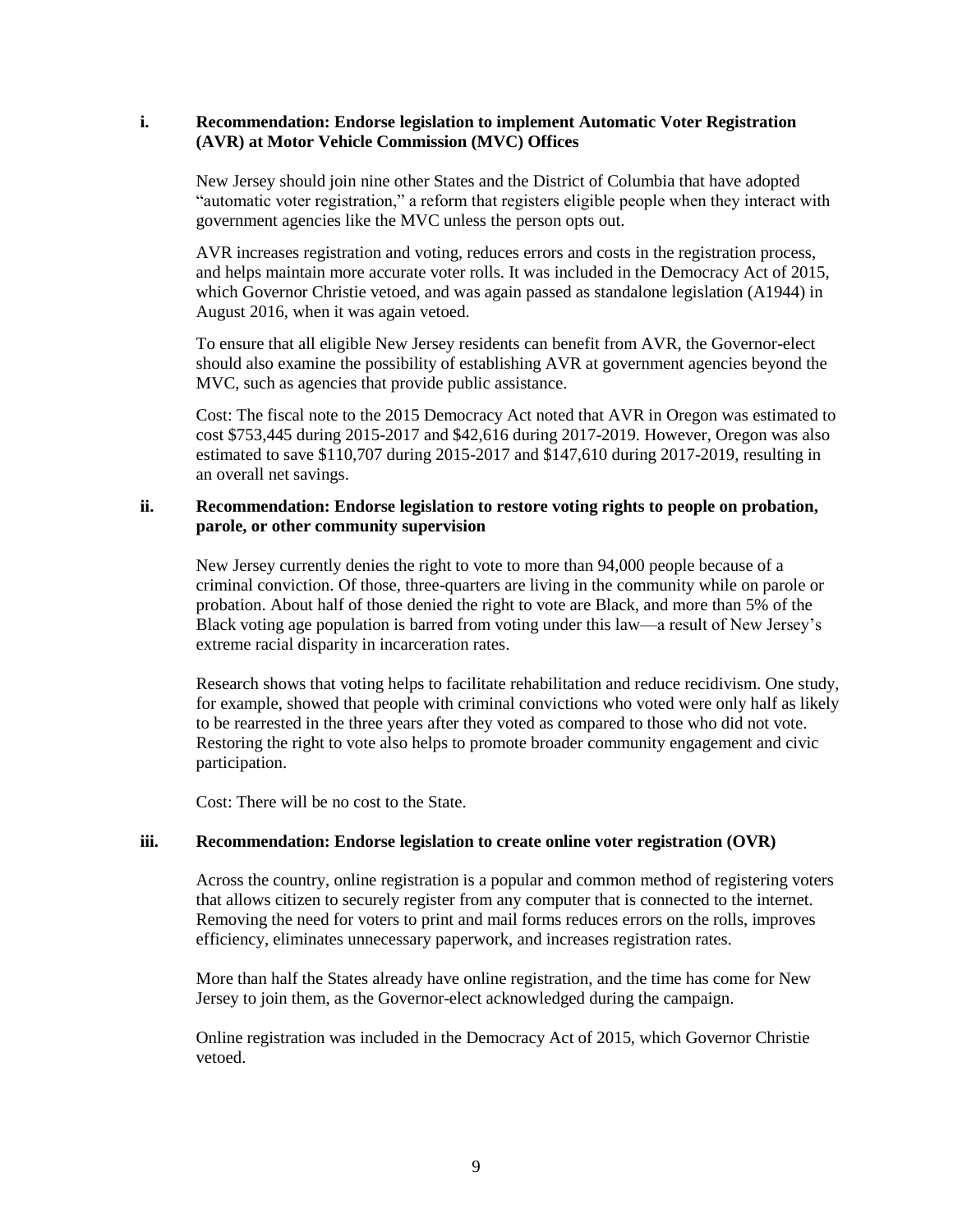Cost: The fiscal note to the 2015 Democracy Act says OVR will cost \$379,000 in the first year, and \$190,000 annually to implement. However, there are also likely to be significant cost savings. For example, Maricopa County, Arizona saved \$1.4 million over four years, or \$350,000 per year, by implementing OVR.

## **IV. PRIORITY: RESTORE THE RELATIONSHIP OF RESPECT BETWEEN THE GOVERNOR AND AN INDEPENDENT JUDICIARY**

For over sixty years after the current New Jersey Constitution was adopted in 1947, twelve New Jersey governors from both major political parties developed an admirable tradition of respect for the role of an independent judiciary. Through a number of unwritten but assiduously observed practices, prior governors refused to use their constitutional authority to nominate judges in order to gain immediate partisan political advantage. The State Senate, in turn, routinely confirmed the nominations of the Governor, even if the Governor was of the opposing political party, in what was a non-partisan and nonpoliticized process. These practices contributed to the reputation of the New Jersey Judiciary as among the finest—if not the finest—in the nation.

Governor Christie's refusal to re-nominate two qualified members of the Supreme Court—Associate Justice John E. Wallace, Jr. (a Democrat) and Associate Justice Helen Hoens (a Republican)—triggered a lengthy dispute with the State Senate, which then, for the first time under our current Constitution, rejected the Governor's nominations to the Court. The resulting standoff left the Court without a full complement of permanent members for years.

## **We therefore recommend that the Governor-elect examine the following proposals:**

- Reaffirm the long-standing historical practices of prior New Jersey governors of re-nominating for tenure judges and justices appointed by predecessor governors as long as they are objectively deemed qualified.
- Reaffirm the long-standing historical practices of ensuring that no more than 4 members of the Supreme Court are of the same political party, and nominating judges to the Superior Court and other courts equally from the two major political parties.
- Reaffirm the Judicial Compact Procedures for the Relationship between the Governor and the New Jersey State Bar Association (commonly known as the "Hughes Compact"), under which the Bar Association has a nonpartisan role in reviewing judicial and prosecutorial candidates.
- Immediately upon taking office, develop a process for soliciting judicial candidates whose background and experience reflect the diversity of the communities that they will serve.
- Examine judicial salaries, which are necessary to attract qualified candidates.

Cost: These recommendations would incur no costs. Increasing judicial salaries could incur significant cost, especially considering the effect on other salaries (county prosecutors, clerks, sheriffs, surrogates) that are currently pegged by statute to a Superior Court judge's salary.

# **V. PRIORITY: ENDORSE LEGISLATION TO PREVENT GUN VIOLENCE**

As the Governor-elect recognized during the campaign, the gun violence epidemic is a public health crisis. As of December 18, 2017, 14,904 people had been killed by guns in 2017, including 704 children under the age of 11. There have been 333 separate mass shooting incidents so far this year. Yet Governor Christie has repeatedly vetoed sensible reforms that were supported by a majority of New Jersey residents. And Congress is bent on making it worse: On December 6, the House passed the Concealed Carry Reciprocity Act, which would require New Jersey to honor concealed-carry permits from other States. The effect of the bill would be to create what amounts to a national gun permit that must be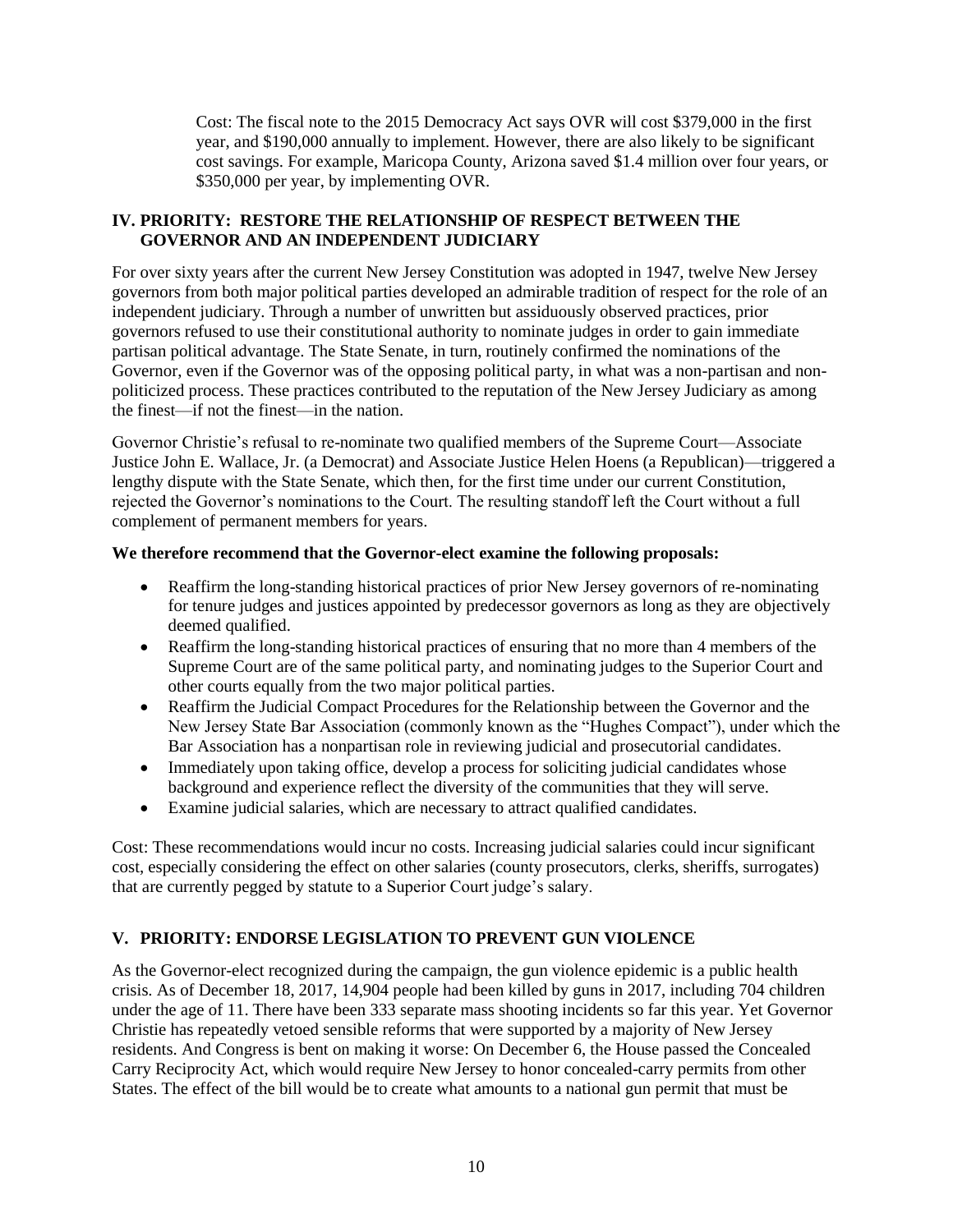recognized even by States, like New Jersey, with stronger permitting standards. The Governor-elect should work with the legislature to enact sensible gun safety regulations.

## **i. Recommendation: Endorse legislation to ban the possession of bump stocks**

Nearly three months after the deadliest mass shooting in modern American history, proposed federal legislation banning bump stocks, the device used by the Las Vegas shooter to kill 58 people and injure over 500 others, stalled. Bump stocks are equipment that replaces the stock of a rifle and adds a small "support step" in front of the trigger, turning a semi-automatic rifle into a weapon that can fire approximately 400 to 800 rounds per minute. Bump stocks are explicitly banned in California and Massachusetts, and several other States are considering similar laws. There is simply no "safe" use for bump stocks. The Governor-elect should therefore endorse legislation to ban the possession of bump stocks and like devices entirely. Such a bill passed the Assembly in December (A5200) and was reported from the Senate Committee on December 18, 2017. The Governor-elect has publicly stated he would sign the legislation if passed.

Cost: There would be no cost to the State.

#### **ii. Recommendation: Endorse legislation to create Gun Violence Restraining Orders**

Gun violence protective order laws, also known as gun violence restraining orders (GVROs) and extreme risk protection orders, allow immediate family members and law enforcement officers to petition a court to temporarily remove a person's access to a gun if he or she poses an imminent danger to self or others. In situations where there is sufficient evidence for a judge to find that an individual poses a danger to self or others, a GVRO temporarily prohibits the individual from purchasing or possessing firearms or ammunition and allows law enforcement to remove any firearms or ammunition already in the individual's possession. Similar laws have been enacted in California and Washington. Like the domestic violence restraining orders in place in all fifty States, the GVRO has the potential to prevent harm in a crisis.

Cost: There would be no cost to the State.

## **VI. PRIORITY: PROTECT THE RIGHTS OF WOMEN**

Protecting the rights of women is more critical today in light of the Trump Administration's war on women, specifically regarding equal pay, sexual harassment and the right to contraception. Women comprise approximately half of the American workforce, and are the primary or sole breadwinners in nearly 40 percent of families. Yet women who work full time in New Jersey are paid 80 cents for every dollar paid to men. The gap is worse for mothers: According to 2013 data, mothers who work full time are paid 71 cents for every dollar paid to fathers. And it is even worse for women of color: Hispanic women earn just 43 cents and Black women earn just 58 cents for every dollar paid to white, non-Hispanic men. In August, the Trump administration suspended new pay-data collection provisions that were designed to help bring transparency to employers' pay practices, which are often secret. And Governor Christie has repeatedly vetoed legislation aimed at narrowing the gender wage gap.

Additionally, the #metoo movement may be ushering in a cultural turning point on sexual harassment and sexual assault, and the Governor-elect should take this opportunity to review whether New Jersey can do more to stop this epidemic. Studies show that approximately 30% of women have experienced some form of unwanted sexual conduct at work. And according to a report by the New Jersey Task Force on Campus Sexual Assault, approximately 20% of undergraduate women experience sexual violence while in college.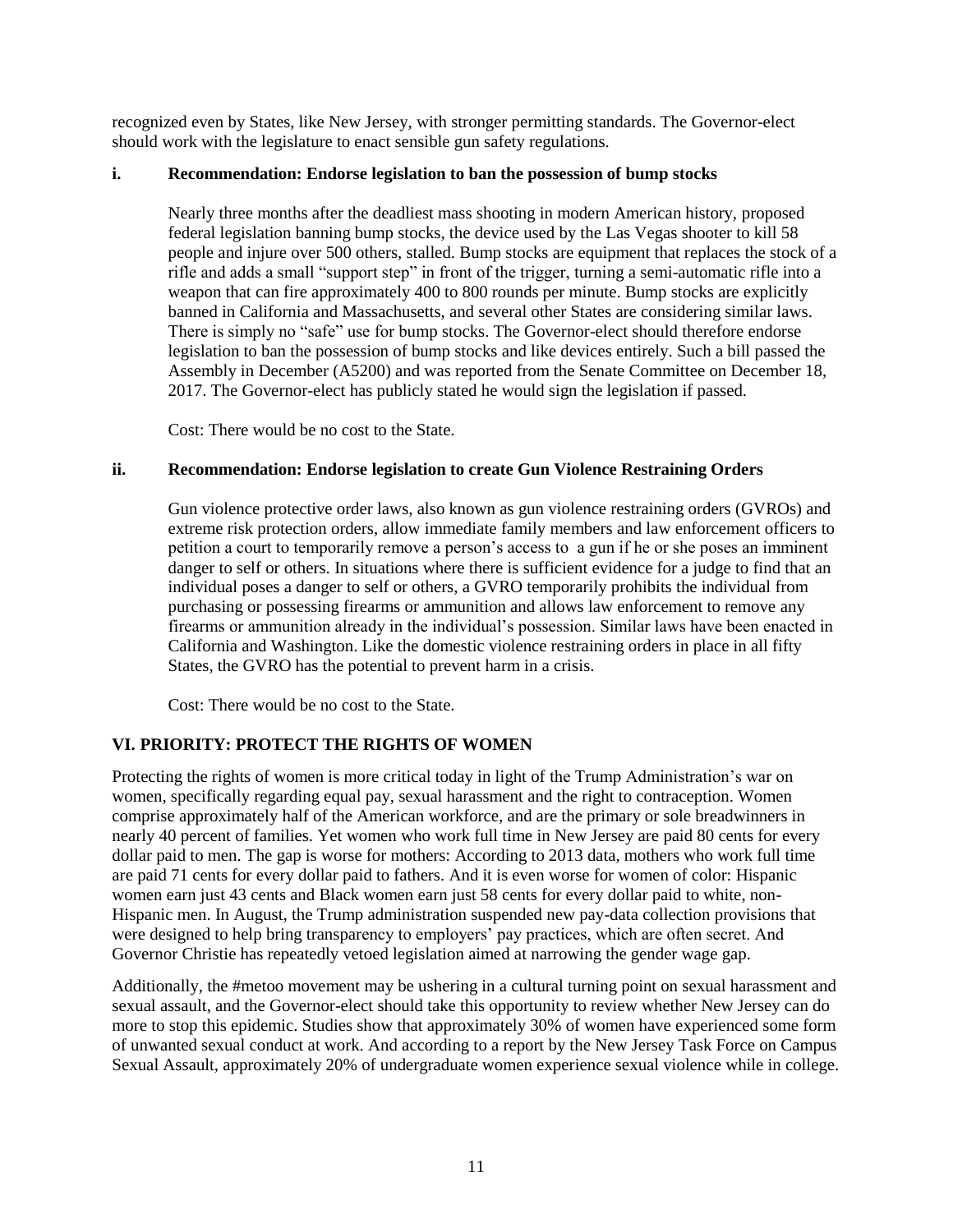Finally, in October the Trump Administration issued regulations allowing employers with any "moral" or "religious" objection to opt out of the Affordable Care Act's requirement that they provide contraceptive coverage for their employees, while simultaneously removing the previous guarantee that women who do not share their employer's views on contraception can still get access to coverage. This could lead many New Jersey women to lose coverage and seek state-funded sources of contraceptive care. Several States challenged the regulations, and federal courts in Pennsylvania and California have issued nationwide injunctions. The U.S. Department of Justice will almost certainly appeal, and New Jersey should seek to participate as an amicus in those appeals.

## **i. Recommendation: Promote equal pay for women.**

The Governor-elect should endorse legislation to narrow the gender pay gap. Governor Christie vetoed legislation (S992/A2750) in 2016 which would have made it unlawful for an employer to pay men and women differently "for substantially similar work"; allowed employees to recover back pay for the entire period in which they suffered pay discrimination; provided treble damages for back pay; and required employers who contract with the State to keep records of employees' gender, race, job title and compensation and turn them over to the Department of Labor upon request. Similar laws have recently been enacted in six other States. Governor Christie then agreed to a compromise measure that would have been substantially similar to S992 except for providing double instead of triple damages and defining pay discrimination as paying men and women differently for "substantially *equal* work ... performed under reasonably similar working conditions," rather than "substantially *similar* work." California, Massachusetts and Oregon require equal pay for "substantially similar work," "comparable work," and "work of a comparable character." The Governorelect should support the "substantially similar" language, but should also consider adding an affirmative defense, modeled after the Massachusetts law, for employers who conduct their own compensation audits and take steps to eliminate gender pay discrepancies. Cost: There would be no cost to the State.

The Government-elect should endorse legislation to prohibit employers from asking questions about pay history during the hiring process, which perpetuates the effects of pay discrimination on women. Although similar legislation was vetoed by Governor Christie in 2017, it has been passed in Massachusetts, Delaware, Oregon, New York City, San Francisco and Philadelphia.

At the very least, the Governor-elect should issue an Executive Order (1) prohibiting public contractors from asking questions about pay history during the hiring process; and (2) requiring public contractors to provide the Department of Labor with records of employees' gender, race, job title and compensation. The latter is especially important given the Trump Administration's suspension of EEOC pay-data collection provisions that were designed to help bring transparency to employers' pay practices.

Cost: The above measures would incur no costs to the State.

## **ii. Recommendation: Promote policies to address sexual harassment.**

In the first 100 days, the Governor-elect should ensure that the State's sexual harassment training program is current, comprehensive, and mandatory for state employees at all levels. The training should focus not only on the letter of the law but also on fostering a respectful workplace and encouraging witnesses to report inappropriate or illegal behavior.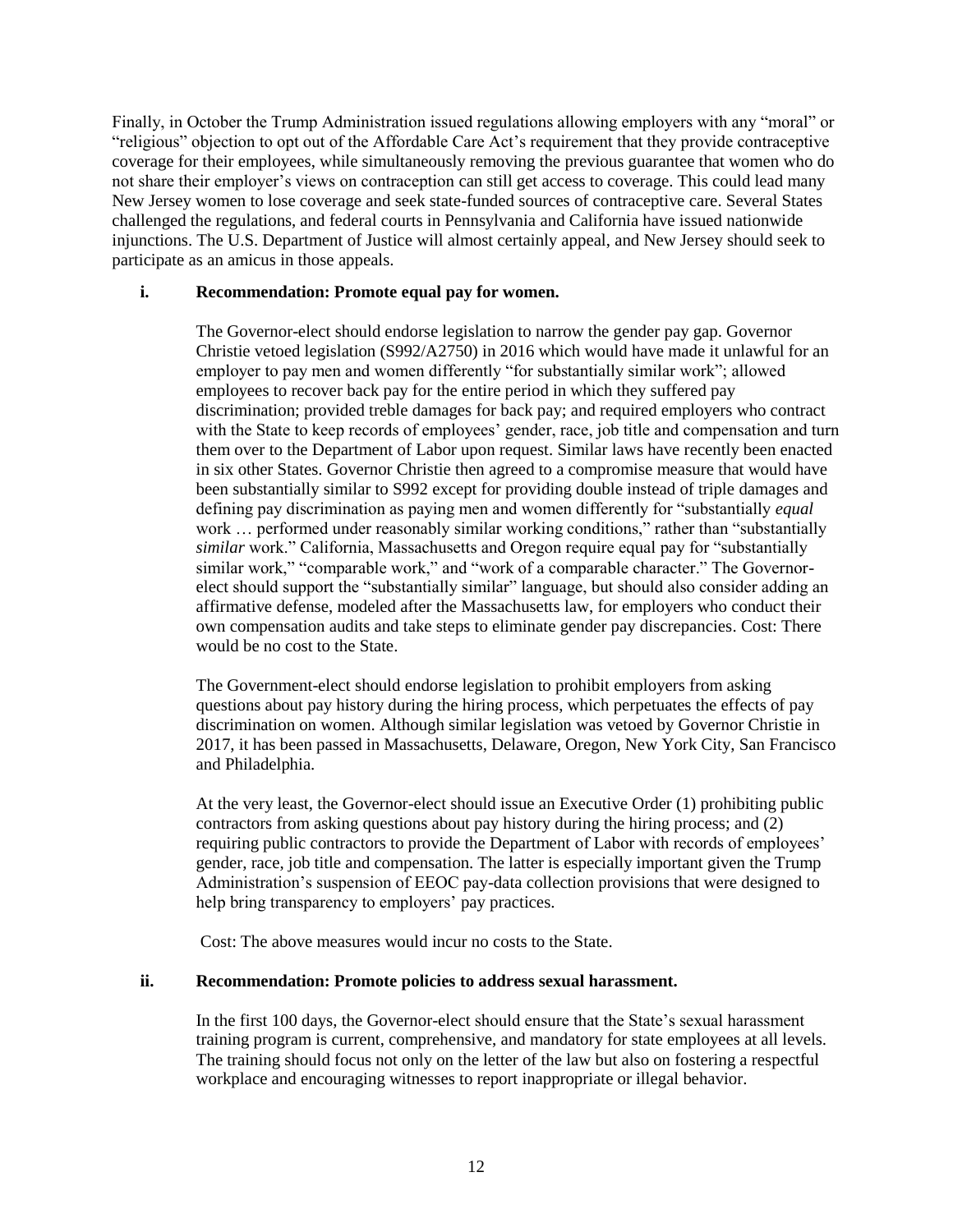The Governor-elect should endorse legislation to create a Campus Sexual Assault Commission whose membership includes at least one campus sexual assault survivor. The Commission would be required to study and evaluate emerging issues, policies, and practices concerning campus sexual assault and to develop an action plan. This is especially important because the Trump Administration recently rescinded Obama-era guidance that required schools to do more under Title IX to protect victims of sexual assault on campus.

Cost: Updating the State's sexual harassment training could cost money. The Commission would impose no cost on the State.

## **VII. PRIORITY: PROTECT THE RIGHTS OF LGBTQ NEW JERSEYANS**

LGBTQ rights are under assault across the country. The Department of Justice recently contradicted the Equal Employment Opportunity Commission in denying that federal nondiscrimination laws apply to LGBTQ people; LGBTQ residents in 30 States still lack the most basic protections in employment, housing, and public accommodations; and 45 bills were introduced in 22 States to allow organizations and corporations religious exemptions to serving LGBTQ clients. And on August 25, 2017, President Trump directed the Secretary of Defense and Secretary of Homeland Security, effective January 1, 2018, to ban transgender individuals from joining the military. He also made current transgender service members possibly subject to discharge effective March 2018. New Jersey has taken the opposite approach, recently enacting legislation to prohibit state-regulated insurers from discriminating on the basis of gender identity and requiring schools not to compel transgender students to use bathrooms or locker rooms that conflict with their gender identities. But New Jersey law still requires transgender people to prove they have undergone sexual reassignment surgery before the State Registrar will change gender on a birth certificate. This is not only unfair; it is also misguided. The law should not penalize transgender individuals for making the medical decisions that are right for them.

## **i. Recommendation: Endorse legislation to permit transgender individuals to amend their birth certificates without undergoing sex reassignment surgery**

The Governor-elect should endorse legislation which would require the State Registrar to change sex (and name) on a birth certificate if the person provides a form from a "licensed health care provider which indicates that the person has undergone clinically appropriate treatment for the purpose of gender transition, based on contemporary medical standards, or that the person has an intersex condition." Gov. Christie has twice vetoed such legislation, citing concerns with fraud, deception and abuse, but the standard required by the bill is materially identical to the standard used in seven other States and the standard used by the United States to change gender on a passport. Signing this legislation would fulfill the Governor-elect's campaign promise to "allow transgender people to select their gender on birth and death certificates."

Cost: There should be no cost to the State.

## **ii. Recommendation: Seek to participate as an amicus in lawsuits against the transgender military ban and other actions that seek to harm the LGBTQ community**

## **VIII. PRIORITY: PARTICIPATE IN LITIGATION TO PROTECT NEW JERSEY'S RESIDENTS FROM HARMFUL NATIONAL POLICIES.**

As noted throughout this memo, States have been at the forefront of litigating against illegal and unconstitutional federal policies that threaten harm to New Jersey citizens and to the State itself. In additions to the lawsuits already mentioned concerning the Travel Ban, the rescission of DACA, the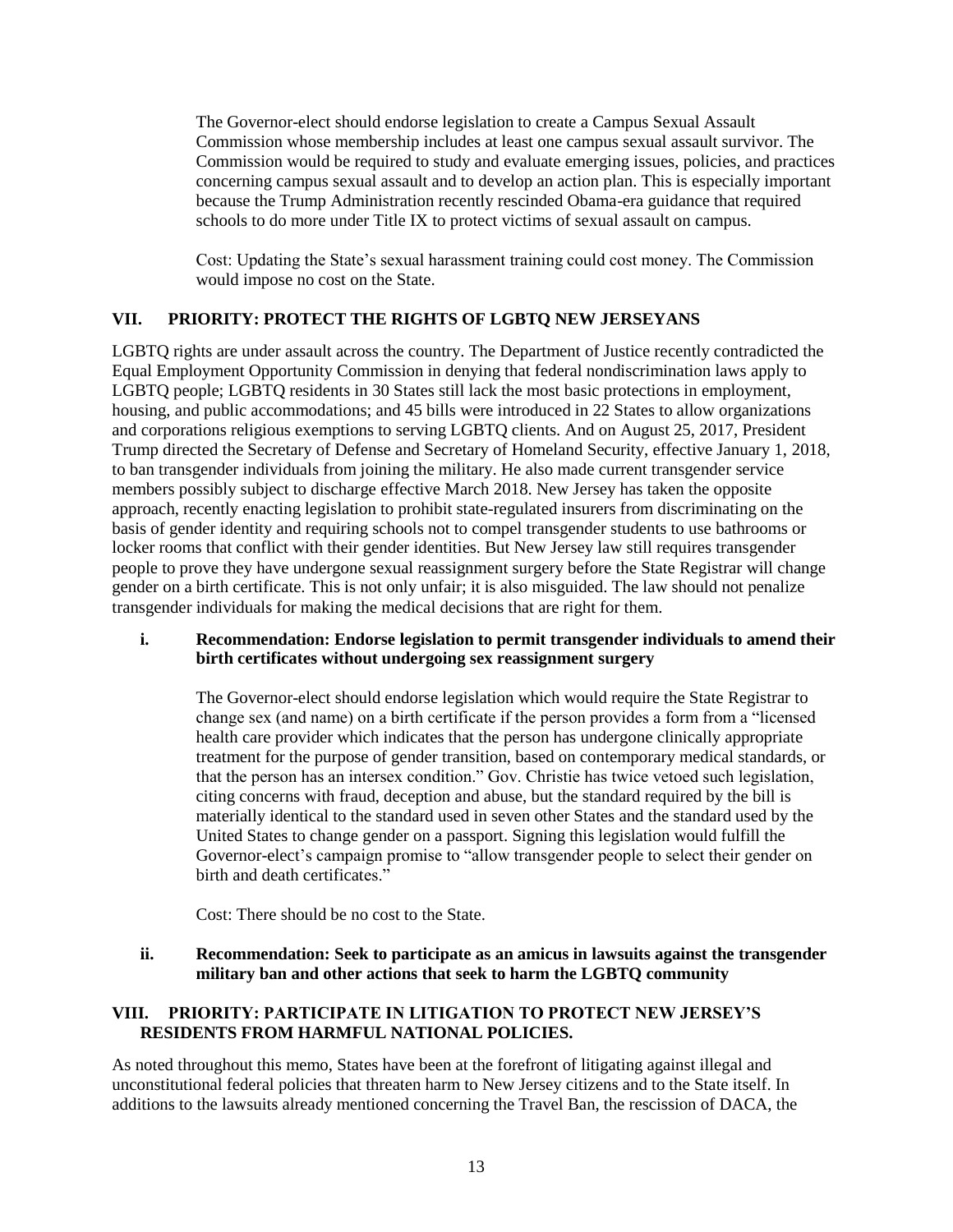transgender military ban, and the new exemptions to the contraceptive requirement, States are also challenging a variety of illegal actions the Administration has taken regarding: (1) the environment, including the EPA's administrative stay of methane standards for the oil and gas sector; (2) consumer protection, including the Department of Education's decision to indefinitely delay the implementation of borrower-defense regulations, which protect students at for-profit colleges; and (3) health-care, including Administration's decision to terminate cost-sharing reduction subsidies under the Affordable Care Act. States also have publicly stated that they will sue now that Congress has largely eliminated the deduction for state and local taxes (SALT) because by attempting to tax taxes paid to state governments, the federal government denies the co-equal sovereignty of the States. The Attorney General should consider joining these suits, either as a party or an amicus. The new Attorney General should also consider creating a Solicitor General position within the Department of Law and Public Safety to oversee the State's litigation in federal and state courts of appeal and the U.S. Supreme Court and possibly to oversee affirmative litigation against the federal government.